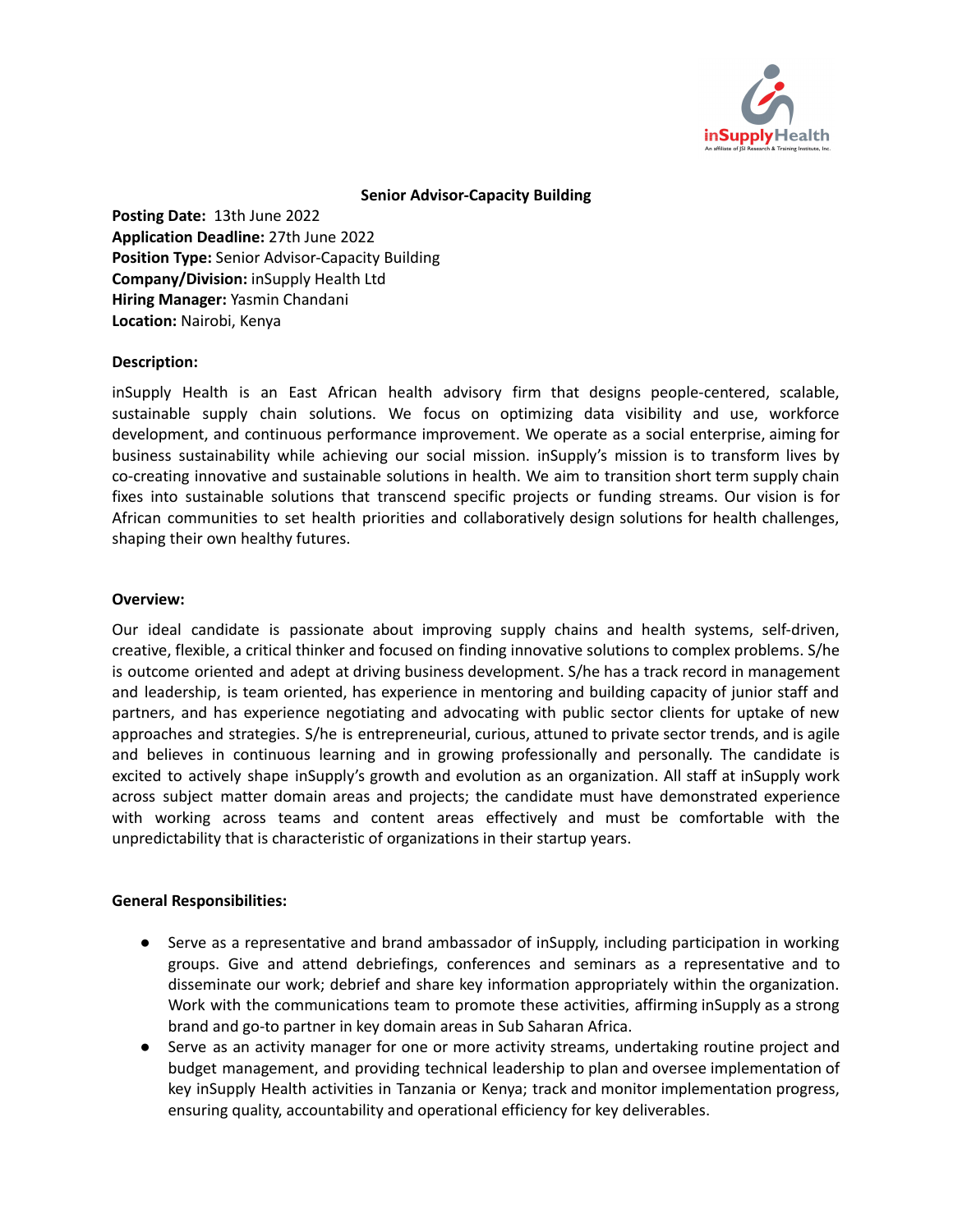

- Participate in learning and embrace growth focused goal setting, be open-minded and willing to do the hard work of real learning and innovation.
- Model inSupply's culture, values, standards and critical behaviours to the team.
- Proactively identify opportunities for knowledge management internally and externally to document and share processes, successes and lessons learned.
- Participate in new business and strategy development, and play an active role in growing inSupply's business and diversifying its portfolio through proposal writing, developing new service offerings, and expanding our network of clients and strategic partners.
- Supervise, manage and mentor staff, and participate in recruitment of new staff at inSupply Health Tanzania or Kenya.
- Travel locally, regionally and internationally as needed to guide and support implementation of organizational and project objectives and deliverables.
- Other duties as assigned

# **Specific Responsibilities:**

- Serve as a subject matter expert and thought leader in workforce development, capacity building and performance improvement, including in instructional and curriculum design, adult learning, varied training methodologies. Ensure constant scanning of the environment, key players and trends. Continuously engage with potential and existing customers to be able to evolve inSupply's understanding of current pain points/problems towards developing robust, innovative and future looking approaches, tools and solutions.
- Standardize the quality of inSupply's capacity building and workforce development outputs by investing in and institutionalizing relevant and key processes and practices, and by modeling and mentoring the team in the key methods and tools that distinguish inSupply's brand. These processes and practices include but are not limited to ensuring quality in development of SOPs, curriculum, and facilitators guides and in conduct of workshops and trainings.
- Demonstrate consistency and expertise in applying inSupply's standard tools and approaches for problem solving and solution development, including human centered design, adaptive learning and continuous improvement. Lead the way in incorporating these approaches in project and domain workstreams, ensuring a collaborative approach with other domain area teams and across the organization.
- Lead the development, execution of objective and key results (OKRs) of the Capacity Building domain to support organizational and strategic KPIs with a specific focus on workforce development and capacity building as practiced by inSupply.
- Implement individual staff PMPs/OKRs, learning and development plans to build skills, and provide mentorship for professional and personal development to junior staff.
- Contribute to new business development and growing inSupply's business with a particular focus on innovations related to the capacity building and workforce development domain that contribute to diversifying the organizational portfolio of clients and pipeline leading to sustainable revenue.